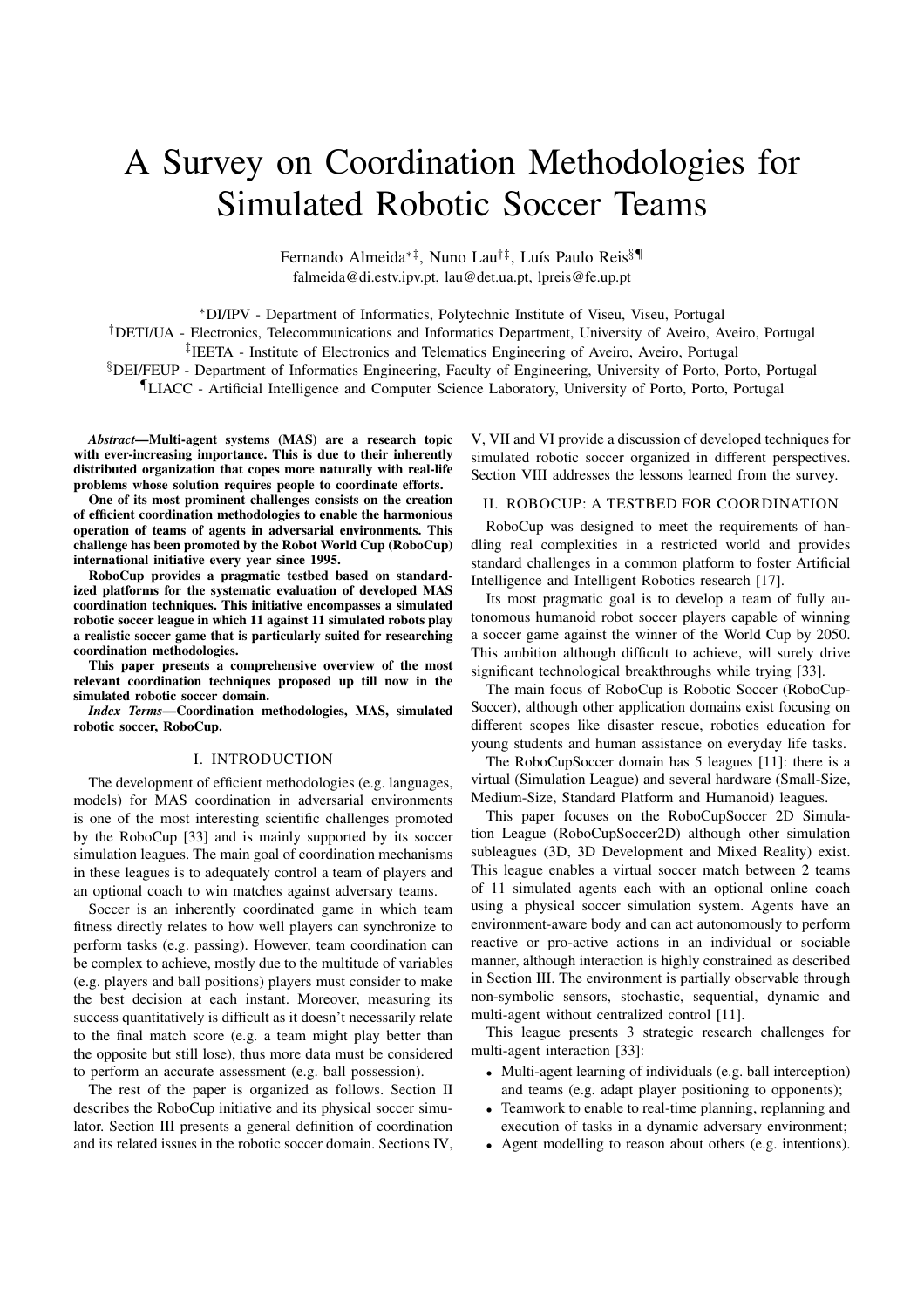TABLE I LIST OF SOCCER SERVER CORE ACTIONS BY CATEGORY

| Category           | Actions                              |
|--------------------|--------------------------------------|
| Movement           | Dash*, Turn, Move                    |
| Ball control       | Kick, Catch, Tackle                  |
| Perception control | Turn neck, Change view, Attention to |
| Communication      | Point to, Say                        |
| Match information  | <b>Score</b>                         |

\*Dash impacts players stamina which is continuously assessed through their energy (liveness), effort (movement efficiency) and recovery (energy renewal rate)

Soccer Server is an open-source client/server physical soccer simulation system [36][7] used in RoboCupSoccer2D. It uses well defined protocols to enable communication between clients (players and coaches) and itself to manage connections, gather world perceptions and control clients actions.

Firstly, all clients connect to the server and sending introductory initialization data to which the server replies with the current simulation settings (e.g. player characteristics). These settings can be tweaked in order to enhance the simulation.

During the match, each team can have an online coach that receives global error-free information about world objects and all the messages sent from the players and the referee. All communication is done exclusively via the server and coachto-players communication is highly restricted.

The simulator provides a set of players with distinguished capabilities (heterogeneous players) from which the coach must build a team to play a soccer match. During the match players receive tailored multimodal sensor information (aural, vision and body) according to their standpoint. This information is received through messages (hear, see and sense body) sent regularly from the simulator, that can be inaccurate (e.g. vision accuracy varies inversely with objects distance). Based on these perceptions, players can act upon the world to inflict changes in it using the core actions depicted in Table I.

Also during the match, a referee (automated or human) can make rulings that change the play mode (e.g. free-kick) and are immediately relayed to all clients. The human referee is used to judge situations driven by player's intentions (e.g. player obstruction) which are still difficult to evaluate automatically.

The simulation executes in discrete time steps (cycles). Throughout each step players can take actions, restricted in number and by play mode (e.g. one kick per cycle), that will be applied to objects (players and the ball) at the end of the step. The next step is simulated by applying only the allowed actions to the state information (e.g. update objects positions) and eventually by solving conflicting situations (e.g. several players might kick the ball simultaneously).

Some of the research developed has shown that robotic soccer [1] and consequently RoboCup [35][34] can be used effectively to study MAS and coordination techniques in particular. In most cases these techniques can be generalized to other domains [6] (e.g. network routing [53]).

## III. COORDINATION PROBLEMS IN SIMULATED ROBOTIC SOCCER

Robotic Soccer is an instance of Periodic Team Synchronization (PTS) domains [52] in which players have sporadic

opportunities to communicate fully in a safe offline situation (e.g. in the locker-room) while being able to act autonomously in real-time with little or no communication.

One of the most important tasks for players is to select and initiate an appropriate (possibly cooperative) behavior in a given context, using (or not) knowledge from past experiences in order to help their team to win. Good coordination methodologies can help achieve this goal, although their success is still highly dependent on players individual abilities (low-level skills) to execute adequate competitive decisions.

The coordination difficulties enforced by the simulator are:

- Many multimodal information can be sensed at once, making it difficult to process;
- Environment's unpredictability makes it difficult to predict future states;
- Clients can't rely on message reception due to communication unreliability;
- Low-bandwidth makes it difficult to convey meaningful knowledge in messages;
- Uncertainty in perceived world information may lead to conflicting behaviors between agents [39], due to invalid state knowledge representations.

More specifically the simulated robotic soccer domain presents researchers with the following types of challenges:

- Perception: Where, when and how should players use their vision? To whom should they listen to? How to estimate information of others?
- Communication: What, when and how should players exchange information? How should exchanged information be used?
- Action: Which action should the player perform that is best for the team? How to evaluate different types of actions (e.g. pass vs dribble)? How to execute a given elementary (e.g. kick) or compound action (e.g. dribble)?
- Coordination: How to structure coordination dependencies between players? With whom should a player coordinate his actions? How should actions be coordinated with others? How to adapt coordination in real-time? How can the coach be used to coordinate team players?

The answer to some of these questions and others more specific will be discussed in the remaining sections.

#### IV. TECHNOLOGIES FOR COORDINATION

#### *A. Coordination by Communication*

Sharing pertinent world information can be useful to achieve team coordination. In earlier Soccer Server versions communication constraints were relaxed and allowed the transmission of long messages. This extremely permissive condition motivated the development of techniques that relied on sharing lots of meaningful information about the world's state knowledge among teammates to make better informed decisions.

Currently, message size is restricted to a minimum and poses a new challenge that requires the cautious selection of pertinent information to convey at each instant. To circumvent the previous constraint an Advanced Communications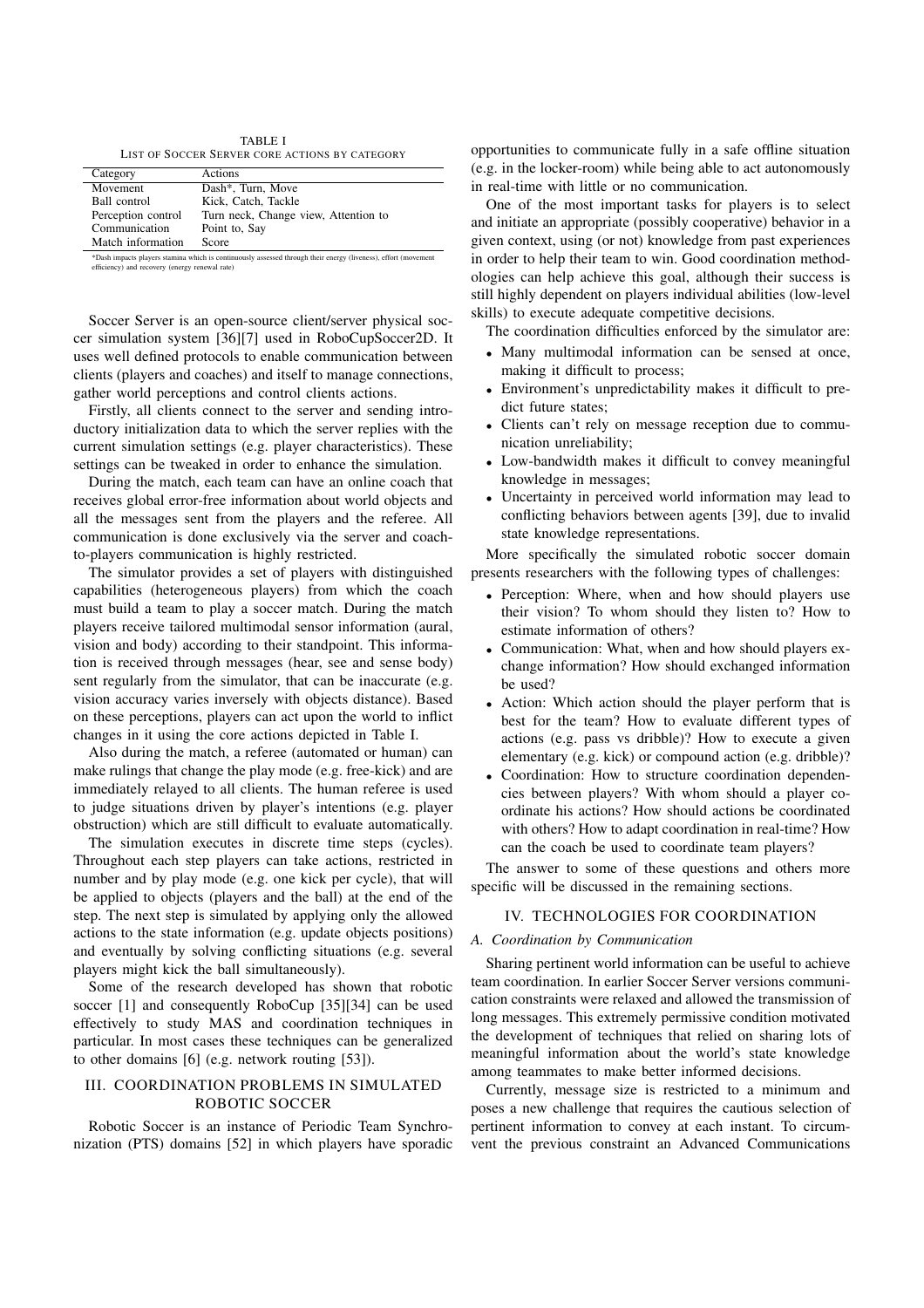framework [42] was proposed in which a player maintains a communicated world state (separated from his perceived world state) using only information from teammates, without any prediction or perception information of his own. By comparing both worlds, a player assesses the interest of items of his perceived world state to his teammates and selects the most useful information (e.g. objects positions) to share. Information utility metrics were based on domain-specific heuristics but were later extended to accommodate the current situation and estimated teammate's knowledge [12].

Other techniques were proposed that use little or no communication by adding knowledge assumptions (e.g. Locker-Room Agreements discussed in Section VI-A) to reason over players intentions based on assigned roles [20] (combined with Coordination Graphs discussed in Section VII-A), offline learned prediction models [54] and player's beliefs [38][16] to adapt to their actions.

The trend in this domain will be towards little or no communication due to the constraints mentioned in Section III and also because communication introduces an overhead and delay that can degrade the player performance. The combination of implicit coordination with beliefs exchange yields better performance with communication loss than explicit coordination with intentions communication alone [16]. The exchange of beliefs among teammates allows a more coherent and complete global belief about the world. This global belief can then be used to predict players utilities and adapt actions to players predicted intentions to achieve the best (joint) action. As state estimation accuracy reaches an acceptable upper bound it will eventually replace explicit communication.

#### *B. Coordination by Intelligent Perception*

The smart usage of player sensors can be an efficient way to leverage coordination with other players, by collecting the most valuable information at each instant.

During the match players can assume three types of visualizations. These are chonse using a strategic looking mechanism based on their internal world state information and the current match situation [42]:

- Ball-centered: look at the ball to react quickly to its sudden velocity changes (e.g. kick by a player);
- Active: look at the target location of a desired action (e.g. a pass to perform);
- Strategic: look at a strategic location to improve the world's state accuracy (e.g. find an open space for a pass).

The usefulness of the information gathered using the previous approaches is different and can be classified based on its intended usage scope, validity over time and motivation for player behavior in future actions as depicted in Table II.

Ultimately, this information can be combined to enhance the player's world state accuracy and empower better decisions.

#### V. POSITIONING

### *A. Coordination for General Positioning*

The selection of a good position to move into during the match is a challenging task for players due to the unpredictable

TABLE II COMPARISON OF DIFFERENT VISUALIZATION APPROACHES

| Approach      | Usage scope                 | Information<br>validity period | Target behavior               |
|---------------|-----------------------------|--------------------------------|-------------------------------|
| Ball-centered | Individual                  | <b>Short</b>                   | Reactive                      |
| Active        | Individual or<br>Collective | Short to Medium                | Reactive or De-<br>liberative |
| Strategic     | Collective                  | Medium to Long                 | Deliberative                  |

behavior of other players and the ball. The likelihood of collaboration in a soccer match is directly related to the adequacy of a player's position (e.g. open pass lines for attack).

During a match, at most one player can carry the ball at each instant. For this reason, players will spend most of their time without the ball and trying to figure out where to move.

The first positioning techniques proposed allowed players to situate themselves in an anticipated useful way for the team in two different contexts [48]:

- Opponent marking: player moves next to a given opponent rather than staying at his default home position;
- Ball-dependent: player adjusts his location, within a given movement range, based on the ball's current position;
- Strategic Positioning using Attraction and Repulsion [48] (SPAR): player tries to maximize the distance to all players and minimize the distance to the opponent goal, the active teammate and the ball. This algorithm enables players to anticipate the collaborative needs of their teammates by positioning themselves to open pass lines for the teammate with the ball.

The previous techniques are rather reactive and demand fast responses from players according to the target object behavior. This leads to quickly wearing out stamina because the current match situation ins't adequately considered. To solve these issues, techniques were proposed that distinguish between active (e.g. ball possession) and strategic match situations [42]:

- Simple Active Positioning: players always assume an active and non-strategic position (e.g. ball recovery);
- Active Positioning with Static Formation: extends the previous so that players can return to their default home position in the static formation, if there isn't a good enough active action to perform;
- Simple Strategic Positioning: uses only one situation and one dynamic formation;
- Situation Based Strategic Positioning [44] (SBSP): defines team strategy as a set of player roles (defining their behavior) and a set of tactics composed of several formations. Each formation is used for a different strategic situation and assigns each player a default spatial positioning and a role. Contrarily to SPAR, it allows the team to have completely diverse but suitable shapes (e.g. compact for defending) for different situations and teammates to have different positional behaviors;
- Delaunay Triangulation (DT): similar in idea to SBSP, it divides the soccer field into triangles according to training data [2] and builds a map from a focal point (e.g. ball position) to a desirable positioning of each player. It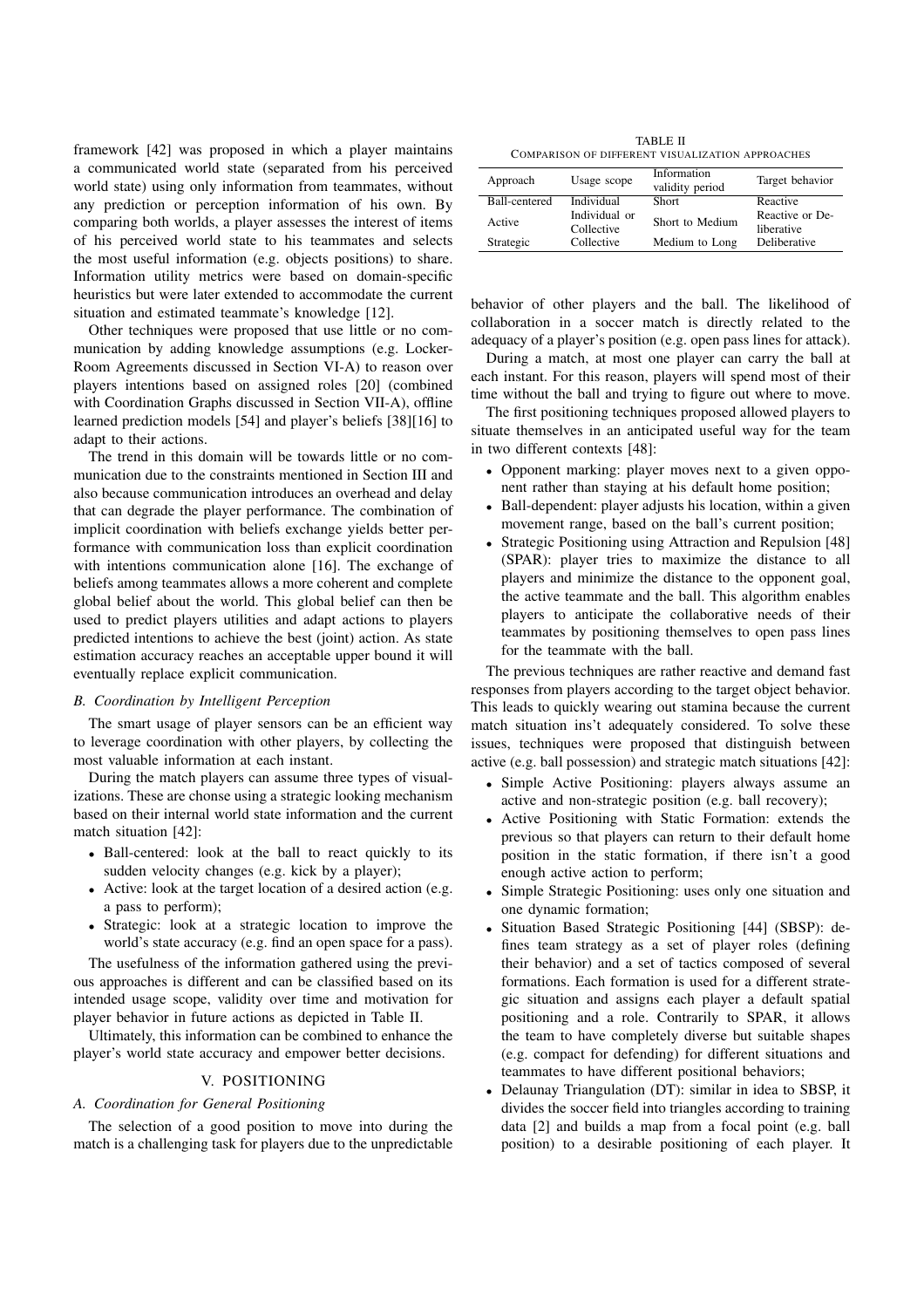also allows the use of constraints to fix topological relations between different sets of training data to compose more flexible team formations, Unsupervised Learning Methods (e.g. Growing Neural Gas) to cope with large or noisy datasets and Linear Interpolation methods (e.g. Goraud Shading) to circumvent unknown inputs. Despite its simplicity, DT has a good approximation accuracy, is locally adjustable, fast running, scalable and can reproduce results for identical training data. On the other hand it requires much memory to store all training data and has a high cost to maintain its consistency.

Another task addressed in a soccer match is the dynamic (or flexible) positioning of team players that consists on switching players positions within a formation [48] to improve the team's performance (e.g. save player's energy for quicker responses). However, if misused it can increase player's movement (e.g. player moves across the field to occupy its new position).

The methods proposed to aid players weigh the cost/benefit ratio for deciding to switch positions are based on:

- Role Exchange: continuously assesses the usefulness of exchanging positions based on tactical gains [42] (e.g. distance to a strategic position, adequacy of next versus current position and coverage of important positions). It extends previous work that used flexible player roles with protocols for switching among them [52] to accommodate the exchange of players positions and types in the formation and has been used in conjunction with SBSP;
- Voronoi Cells: distributes players across the field and uses Attraction Vectors to reflect players' tendency towards specific objects based on the current match situation and players' roles [8]. It claims to have solved a few restrictions in SBSP (e.g. obligation to use home positions and fixed number of players for each role);
- Partial (Approximate) Dominant Regions [31]: divides the field into regions based on the players time of arrival (similar to a Voronoi diagram based on the distance of arrival), each of which shows an area that players can reach faster than others. It has been used for marked teammates to find a good run-away position.

#### *B. Defensive Coordination*

The main goal of a defending team, without ball possession, is to stop the opponent's team attack and create conditions to launch their own. In general, defensive behaviors (e.g. marking) involve positioning decisions (e.g. move to intercept the ball). Defensive positioning is an essential aspect of the game, as players without the ball will spend most of their time moving somewhere rather than trying to intercept it.

Collaborative defensive positioning has been described as a multi-criteria assignment problem where  $n$  defenders are assigned to m attackers, each defender must mark at most one attacker and each attacker must be marked by no more than one defender [23]. The Pareto Optimality principle was used to improve the usefulness of the assignments by simultaneously minimizing the required time to execute an action and the threat prevented by taking care of an attacker [24]. Threats

are considered preemptive over time and are prevented using a heuristic-criterion that considers:

- Angular size of own goal from the opponent's location;
- Distance from the opponent's location to own goal;
- Distance between the ball and opponent's location.

This technique can achieve good performances while balancing gracefully the costs and rewards involved in defensive positioning, but it doesn't seem to deal adequately with uneven defensive situations:

- Outnumbered defenders shouldn't mark specific attackers but rather position themselves in a way that difficults their progression towards to the goal's center;
- Outnumbered attackers: more than one defender should mark an attacker (e.g. ball owner) pursuing a strategy to quickly intercept the ball or compel the opponent to make a bad decision and lose the ball.

Marking consists on guarding an opponent to prevent him from advancing the ball towards the goal, making a pass or getting the ball. Its goal is to seize the ball and start an attack.

The opponent to mark can be chosen by the player (e.g. closest opponent), by the team captain following a preset algorithm (e.g. as part of the Locker-Room Agreement [48] discussed in Section VI-A), using matching algorithms [47] or Fuzzy Logic [46]. Choosing the opponent to mark based only on its proximity isn't suitable as it disregards relevant information (e.g. teammates nearby) and will lead to poor decisions. Also, the use of a fixed centralized mediator (e.g. coach) to assign opponents to teammates although faster to compute has a negative impact in players autonomy. With the exception of PTS periods, this approach isn't robust enough due to the communication constraints mentioned in Section III and because it provides a single point of failure.

A Neural Network trained with a back-propagation algorithm that uses a linear transfer function was proposed to decide the type of marking to perform based on the distance from the player to ball, the number of opponents and teammates within the player's field of view (FoV) and the distance from the player to his own goal [46]. The output accuracy of this method could be improved by considering other relevant information that lies outside the player's FoV (e.g. nearby opponents behind the player).

Aggressive marking behavior can also be learned using a NeuroHassle policy [14] based on a neural network trained with a back-propagation variant of the Resilient Propagation (RPROP) reinforcement learning technique.

#### *C. Offensive Coordination*

To improve position selection during offensive situations (e.g. the team owns the ball) players should find the best reachable position to receive a pass or score a goal.

The Pareto Optimality Principle was applied to enable systematic decision-making regarding offensive positioning [25] based on the following set of partially conflicting criteria for simultaneous optimization [41]:

• Players must preserve formation and open spaces;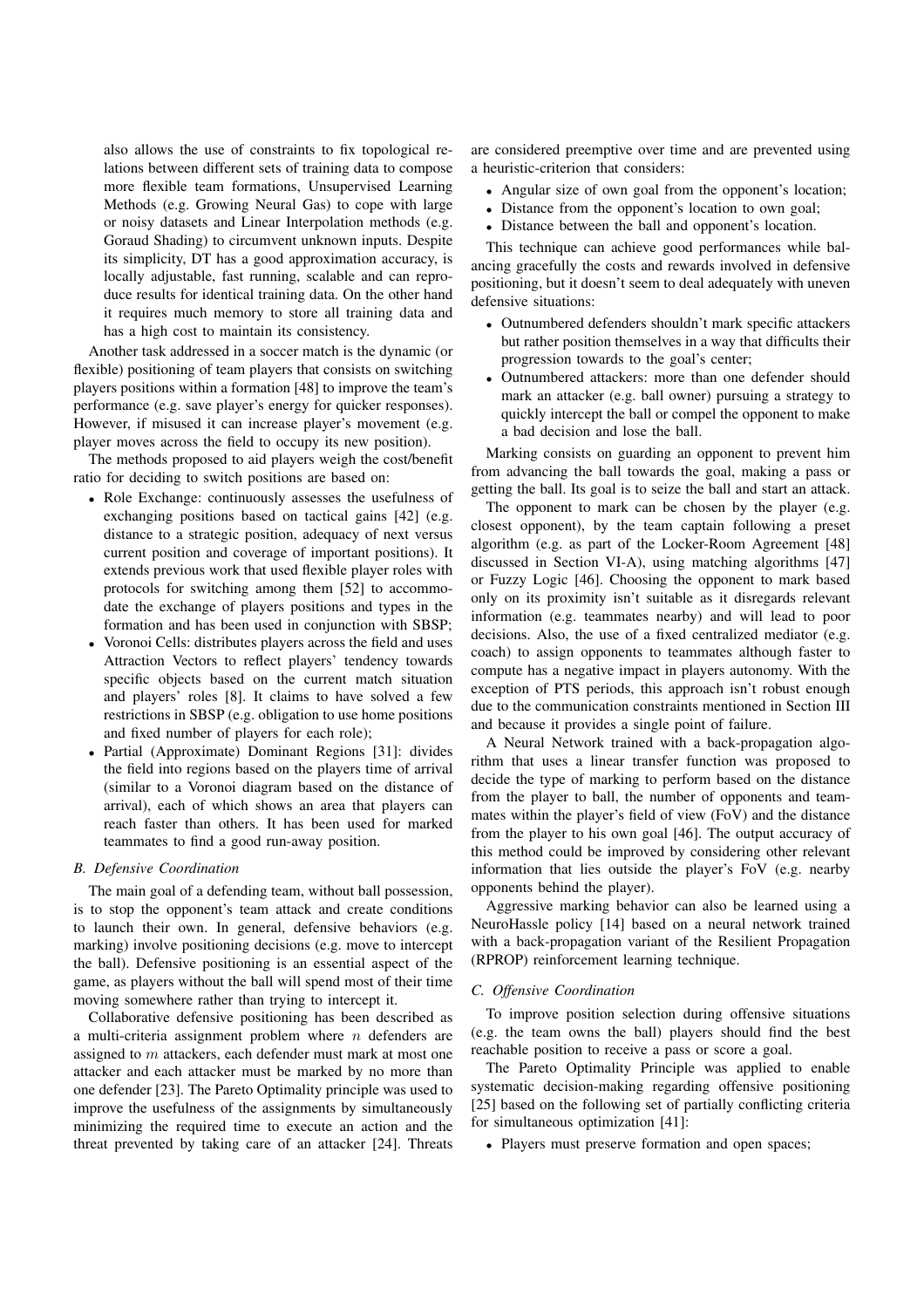- Attackers must be open for a direct pass, keep an open path to the opponent's goal and stay near the opponent's offside line to be able to penetrate the defense;
- Non-attackers should create chances to launch the attack.

A Simultaneous Perturbation Stochastic Approximation (SPSA) combined with a RPROP learning technique (RSPSA) was proposed to Overcome the Opponent's Offside Trap (OOOT) by coordinated passing and player movements [13]. The receiver of the OOOT pass should start running into the correct direction at the right point in time, preferably being positioned right before the offside line while running at its maximal velocity when the pass is executed.

### VI. TEAM COORDINATION

#### *A. Coordination for Strategic Actions*

In real soccer, team strategies are rehearsed during mundane training of team players and applied during a match. The same strategies are often used in matches, but for some opponents they must be swapped to adapt to their unexpected behavior.

Strategies typically consist on a set of tactics composed by formations that map a strategic position and a distinguished role to each player to guide his behavior.

To deal with the challenges of PTS domains a Locker Room Agreement (LRA), based in the definition of a flexible team structure (consisting of roles, formations and set-plays), can be used for players to consent on globally accessible environmental cues as triggers for changes in strategy [48]. Team strategies are communicated with a timestamp for players to recognize changes and always keep the most recent ones to disseminate to others. The team's formation can be either static or change dynamically during the match on team synchronization opportunities (e.g. kick-in) or via triggeredcommunication where one teammate (e.g. team captain) makes a decision and broadcasts it to his teammates.

Set-plays are predefined plans for structuring a team's behavior depending on the situation. A high-level generic and flexible framework that defines a language for set-play definition, management and execution was proposed in [29]. A set-play involves players' references (individual or role based) and steps (states of execution) that can have conditions to be carried out. Each step is lead by the ball carrying player (in charge of making the most important decisions) and can have several transitions (possibly with conditions) for subsequent steps. The main transition of a step defines a list of directives consisting of actions that should (or not) be performed. The execution of a set-play requires a tight synchronization between all participants to enable a successful cooperation. To cope with the simulator communication restrictions, only the lead player is allowed to send messages. This technique could be improved to achieve implicit coordination through a kind of belief state exchange, because the player that owns ball decides when to start the set-play and informs the involved parties. From that moment on and while the set-play follows its default path, communication among players could be dropped until a deviation is decided by the ball owner because all involved parties know the steps.

Another method proposed for high-level coordination and description of team strategies is Hierachical Task Network (HTN) planning [37] which is to be embedded in each player. It combines high level plans (making use of previous domain knowledge to speed up the planning process) with reactive basic operators, so that players can pursue a global strategy while staying reactive to changes in the environment. This method separates the expert knowledge specified as team strategies from the player implementation making it easier to maintain. The objective of HTN is to perform tasks which can be either complex or primitive. Complex tasks are expanded into subtasks until they become primitive.

## *B. Hierarchical Coordination*

In real life soccer, natural hierarchical relations exist among different team members and imply a leadership connotation (e.g. a coach instructs strategy to players).

A coach and trainer are privileged agents used to advise players during online games and offline work out (training) situations respectively. The need of communication from coach to players motivated the definition of coaching languages.

CLang [7] is the standard coaching language used in RoboCup since 2001 to promote a new RoboCup competition focused only on coaching techniques, but it lacks the ability to specify a team's complete behavior with sufficient detail.

Coach Unilang [43] was proposed to enable the communication of behavioral changes to players during games using different kinds of strategic information (e.g. instructions, statistics, opponent's information and definitions) based on real soccer concepts. Players can ignore received messages, interpret them as orders (must be used and will replace knowledge) or as advices (can be used with a given trust level).

Strategy Formalization Language [32] extends CLang by representing team behavior in a human-readable format easily modifiable in real-time by abstracting low-level concepts.

The main coaching techniques developed make use of:

- Neural Networks (previously trained with adequate data) to recognize opponent's team formation and provide appropriate counter formation to players [55];
- Matching Algorithms that continuously builds a table that assigns a preliminary opponent to mark to each teammate and briefs all players periodically [47].

The ability to recognize tactics and formations used by opponent teams reveals part of their strategy and can be used to implement counter strategies. To address this opportunity training techniques make use of:

- Sequential Pattern Data Mining using Unsupervised Symbolic Learning of Prediction Rules for situations and behavior during matches [26];
- Triangular Planar Graphs to build topological structures for discovering tactical behavior patterns [40].

## VII. LOCAL COORDINATION

## *A. Coordination for Action Selection*

Deciding what the player should do at a given moment in a soccer game is critical. Player's individual decision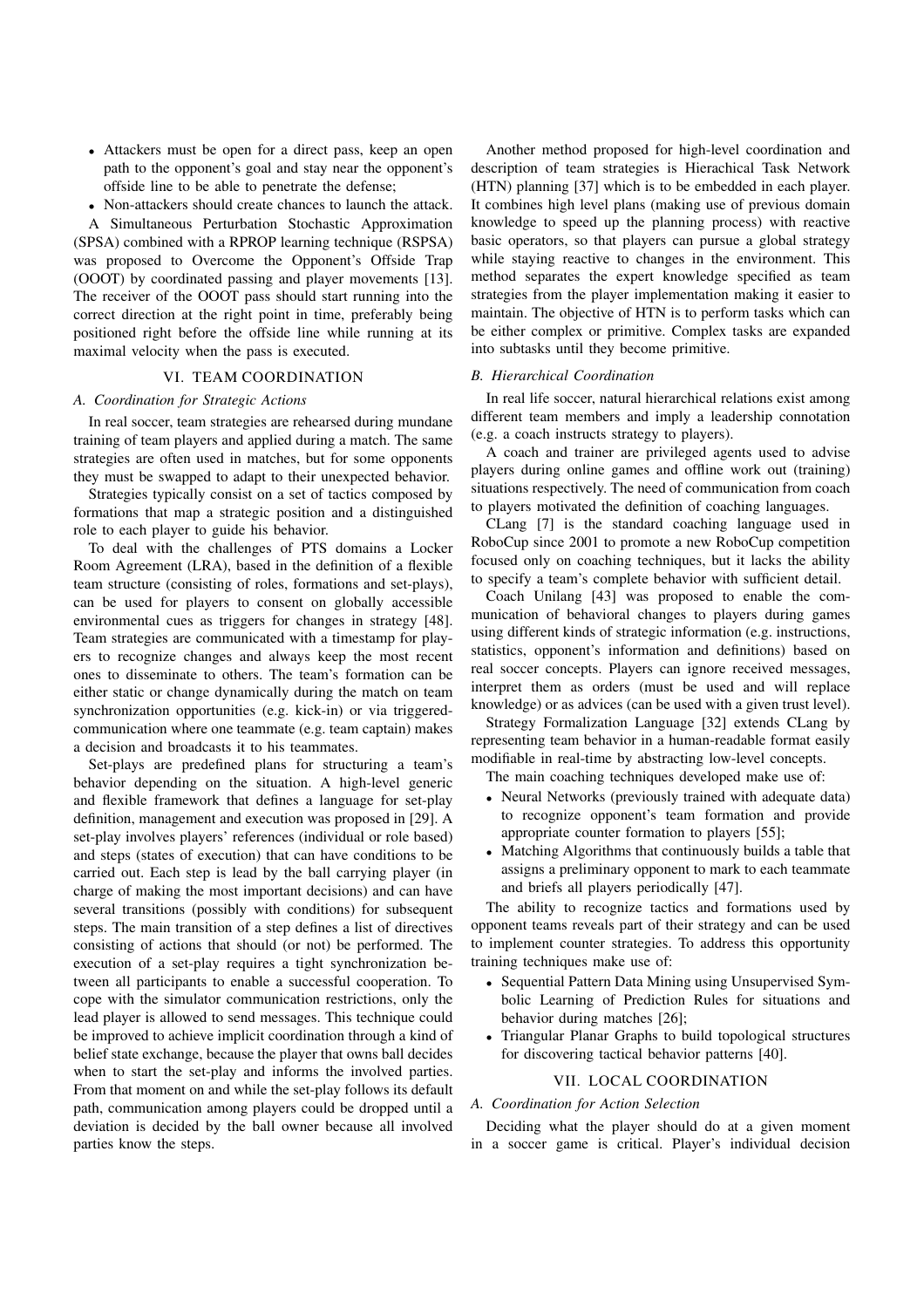should depend on the actions performed (or expected) of other players and balance their risks and rewards. However, these dependencies can change rapidly in dynamic environment as a result of the continuously changing state, thus efficient and scalable methods must be developed to solve this issue.

The action selection mechanisms proposed make use of:

- An idealized world model combined with observed player's state information to predict the best action [50];
- An option-evaluation architecture for different actions with comparable probabilistic scores [49];
- Player roles and a measurement opponents interference in the current situation using a multi-layer perceptron [18];
- Coordination Graphs (CGs) [19] where each node represents a player and its edges (possibly directed) define dependencies between nodes that have to coordinate their actions. This approach is based on the assumption that in most situations only a few players (typically nearby) need to coordinate their actions, while the remaining are capable of acting individually. To solve coordination dependencies in CGs algorithms like Variable Elimination (VE) [17], Max-Plus (MP) [21] and Simulated Annealing (SA) [9] were proposed. VE requires communication to always find an optimal solution but only upon termination and with a high computational cost (due to its action enumeration behavior for neighbors). MP solves VE high computational cost and makes the solution available at anytime, but it can only find near optimal solutions (except for tree-structured CGs) and restricts coordination to pairs of players. SA improves MP being able to work without communication and not restricting coordination between pairs, but it can only find approximate solutions with an associated confidence;
- Fuzzy logic and bidirectional neural networks to determine the odds and priorities of action selection based on human knowledge [57];
- Case-Based Reasoning to explicitly distinguish between controllable and uncontrollable indexing features, corresponding to players positions [45].

## *B. Coordination for Behavior Acquisition*

Teams often use flexible (to some extent) predefined strategies set on the LRA. However they can prove fruitless, when playing against opponents that exhibit incompatible behaviors. Modelling the opponent's behavior thus becomes a necessity to allow convenient adaptation. However, as most players' are unseen for quite some time this task becomes a challenge.

With adequate models of players behavior, a player can improve his world model accuracy and consequently make better decisions by anticipating collaborative needs of teammates (e.g. open a line of pass).

Machine learning techniques have been proposed to address the issue of player adaptation to unforeseen situations [3][1].

Layered learning [48] has been proposed to enable learning low-level skills and ultimately use them to train higher-level skills that can involve coordination. The highest layer of the previous approach uses a Team-Partitioned Opaque-Transition

Reinforcement Learning (TPOT-RL) technique to allow team players to learn effective policies and thus cooperate to achieve a specific goal. This technique divides the learning task among teammates, using coarse action-dependent features and gathers rewards directly from environmental observations. It is particularly suitable for this domain which presents huge state spaces (most of them hidden) and limited training opportunities.

Policy gradient RL was proposed to coordinate decision making between a kicker and a receiver in free-kicks [30][15].

Two other important subtasks of a soccer game, Keepaway and Breakaway, have been used to study specific behavioral coordination issues. Keepaway is a game situation where one team (the keepers), tries to maintain ball possession within a limited region, while the opposing team (the takers) attempt to gain possession. Breakaway is another game situation with the purpose of the attackers trying to score goals against defenders. RL techniques have proven its their usefulness to improve decision-making in these tasks [28][51]. The recognition of the potential for RL techniques, lead to the proposal of the following methods to accelerate them:

- Preference Knowledge-Based Kernel Regression (KBKR) to give advice about preferred actions [28];
- Heuristic Accelerated Reinforcement Learning (HARL): using predefined heuristic information based on Minimax-Q [4] and Q-Learning [6];
- Case Based-HARL: heuristics are derived from a case base using Q-Learning [5].

#### *C. Ball Passing Coordination*

Passing is a crucial skill in soccer and it reflects the cooperative nature of the game. Without sophisticated passing skills, it will be difficult for a team to win a match. The number of passing possibilities for the ball carrying player can be overwhelming and thus efficient methods must be employed for real-time decision-making.

The main criteria used to decide where to pass the ball are:

- Tactical value of the pass destination:
- Chance of opponent intercepting the pass;
- Confidence on the receiver's position and interception;
- Location and orientation upon ball reception;
- Situations originated if the ball is intercepted;
- Passing travel distance;
- Initial and final player congestion on pass execution;
- Chance of providing a shoot opportunity.

Instead of relying on the previous predefined criteria that embeds the passing strategy, this strategy can be learned using Q-Learning [27].

To balance the implicit risks and gains of the previous criteria with the costs and real-time constraints of adequate decision-making developed techniques apply a weighted sum based on the player's type [42], Fuzzy logic [46] and the Pareto Optimality Principle [22].

To improve the efficiency of the previous position searching methods, a Rational Passing Decision based on Regions [56] classification (e.g. tactical, dominant, passable and falling) was proposed. Each region captures qualitative knowledge of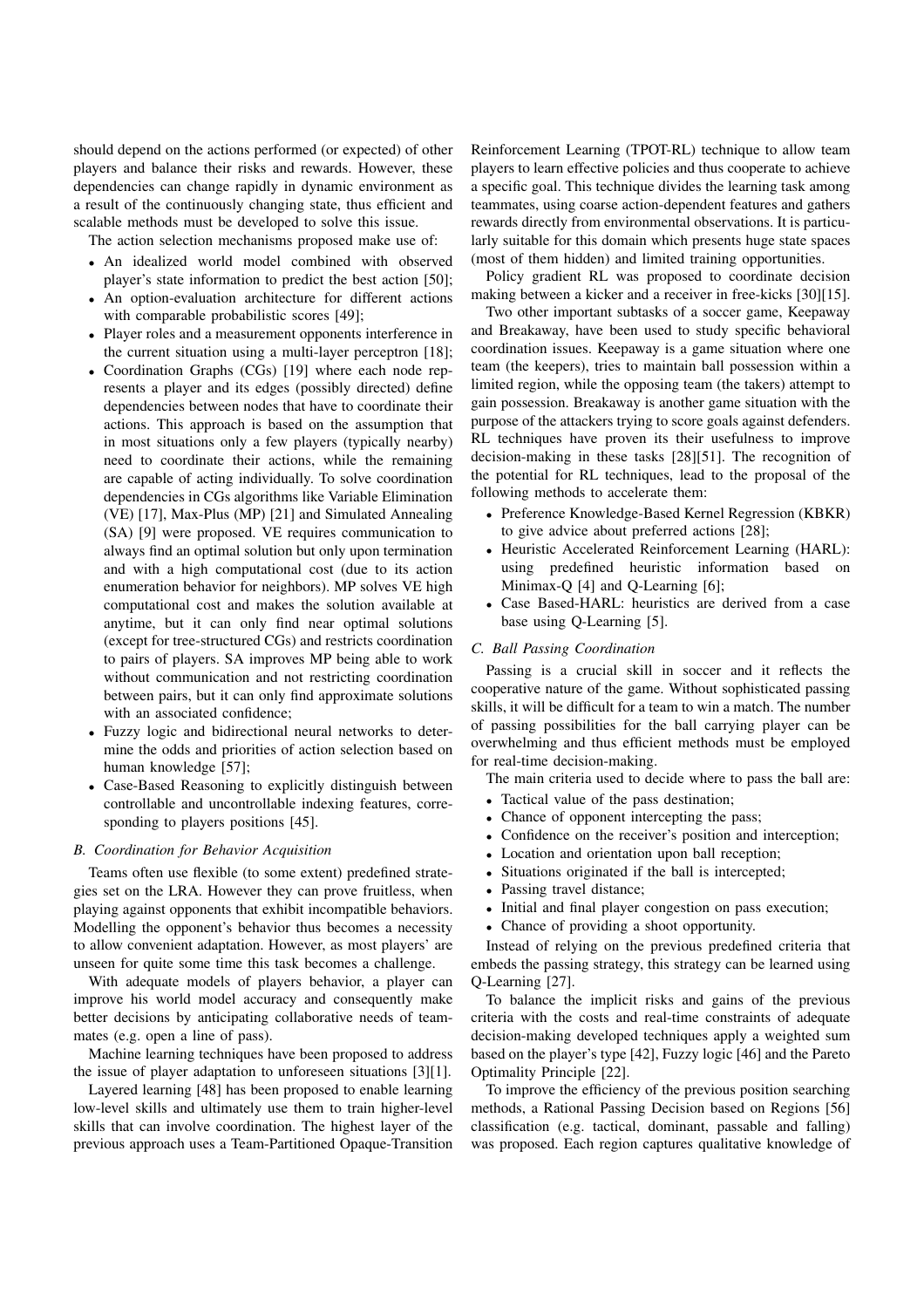passing in a natural and efficient way. This technique has a low computational complexity, allows the player to decide rationally without precise information and balances success and reward of passing. However, these pros depend highly on the regions characteristics, specifically their dimension.

Voronoi Diagrams [10] were proposed to limit the number of possible meaningful passes, but are unable to find (or learn) the selection of an optimal pass.

#### VIII. CONCLUSION

Since the start of the RoboCup initiative, several coordination techniques were proposed that tackle core MAS coordination issues in simulated robotic soccer.

The majority of these techniques has dealt with the problem of adequate player positioning, due to its impact on the successful execution of other actions (e.g. passing) during a match. Also many of presented techniques are interdependent (e.g. CG and VE) and rely heavily on coordination technologies. In general, positioning techniques have evolved from reactive to more deliberative approaches, meaning that players now put the team's goals in front of his own because it is the only way for successful coordination to be achieved. Due to its complexity, this problem as been studied in more narrower scopes (e.g. defensive and offensive situations like opponent marking and ball passing respectively) with good results. However, situations where the number of teammates and opponents is uneven still don't seem to be adequately addressed by any of these.

Besides positioning, other techniques were proposed to cope with the remaining player's actions (e.g. marking).

Coordination technologies have evolved a lot since the start of RoboCup mostly due to added functionalities and constraints in the latest simulator releases. Although the use of communication and intelligent perception can assist team coordination through the sharing of pertinent world information and enhance the player's world state accuracy respectively, the simulator constraints discourage relying solely on them.

Team strategies are usually very complex and are typically embedded into players knowledge prior to a game (e.g. using LRA). The strategic approaches have also evolve from fixed policies to more flexible and dynamic policies that are based on real-time match information and previous opponent knowledge. Coaching was used to tweak team strategy mostly by giving advices to players and allow a quicker adaptation to opponent's behavior. Training methods have been used as a foundation to build into team members effective knowledge that can accelerate team coordination during real-time match situations (e.g. learning opponent behavior).

Action selection and behavior acquisition must rely on a good understanding of what can be achieved by intelligent perception and communication techniques.

Machine learning techniques (e.g. Q-Learning) were successfully used for behavior acquisition and adaptive coordination when faced with unpredicted constraints or situations. Due to their high computational cost and thus unfeasibility for real-time decision making, acceleration techniques must be used to increase their efficiency and make them adequate for online usage (e.g. HARL, KBKR). It can be argued that machine learning techniques can be more accurate than handcoding rule-based (possibly conditional) techniques.

In order to succeed, a good coordination methodology should always consider the following aspects:

- Incorporate past knowledge (e.g. using LRA) to accelerate initial decisions for usual situations, driven from direct human expertise or by offline learned prediction models. This knowledge can be tailored for specific opponents;
- Knowledge should be adaptable according to opponent behavior in real-time;
- Use alternative techniques to complement and replace technologies based on communication and perception.

#### ACKNOWLEDGMENT

This work was financially supported by Polythecnic Institute of Viseu under a PROFAD scholarship.

#### **REFERENCES**

- [1] A. Agah and K. Tanie, 'Robots Playing to Win: Evolutionary Soccer Strategies', in *IEEE ICRA*, volume 1, pp. 632–637, Albuquerque, NM, USA, (1997). IEEE.
- [2] H. Akiyama and I. Noda, 'Multi-Agent Positioning Mechanism in the Dynamic Environment', in *RoboCup 2007: Robot Soccer World Cup XI*, eds., U. Visser, F. Ribeiro, T. Ohashi, and F. Dellaert, volume 5001 of *LNAI*, 377–384, Springer, Berlin, (2008).
- [3] T. Andou, 'Refinement of Soccer Agents' Positions using Reinforcement Learning', in *RoboCup-97: Robot Soccer World Cup I*, ed., H. Kitano, volume 1395 of *LNAI*, 373–388, Springer-Verlag, Berlin, (1998).
- [4] R. Bianchi, C. Ribeiro, and A. Costa, 'Heuristic Selection of Actions in Multiagent Reinforcement Learning', in *IJCAI-07*, pp. 690–696, Hyderabad, India, (2007). Morgan Kaufmann Publishers Inc.
- [5] R. Bianchi, R. Ros, and R. Mantaras, 'Improving Reinforcement Learning by Using Case Based Heuristics', in *Case-Based Reasoning Research and Development*, eds., L. McGinty and D. Wilson, volume 5650 of *LNAI*, 75–89, Springer, Seattle, WA, (2009).
- [6] L. Celiberto and J. Matsuura, *Robotic Soccer: The Gateway for Powerful Robotic Applications*, volume 2 of *Proceedings of ICINCO-2006*, IST, IC&C, Setubal, 2008.
- [7] M. Cheny, K. Dorer, E. Foroughi, F. Heintz, Z. Huangy, S. Kapetanakis, K. Kostiadis, J. Kummeneje, J. Murray, I. Noda, O. Obst, P. Riley, T. Stevens, Y. Wangy, and X. Yiny, *RoboCup Soccer Server Users Manual*, For Soccer Server Version 7.07 and later, The RoboCup Federation, 2003.
- [8] H. Dashti, N. Aghaeepour, S. Asadi, M. Bastani, Z. Delafkar, F. Disfani, S. Ghaderi, S. Kamali, S. Pashami, and A. Siahpirani. Dynamic Positioning based on Voronoi Cells (DPVC), July 2005 2005.
- [9] J. Dawei and W. Shiyuan, 'Using the Simulated Annealing Algorithm for Multiagent Decision Making', in *RoboCup 2006: Robot Soccer World Cup X*, eds., G. Lakemeyer, E. Sklar, D. Sorrenti, and T. Takahashi, volume 4434 of *LNAI*, 110–121, Springer, Berlin, (2007).
- [10] H. Endert, T. Karbe, J. Krahmann, and F. Trollmann. Dainamite Team Description, 2009.
- [11] RoboCup Federation. RoboCup: Overview, 01-10-2010 2010.
- [12] R. Ferreira, L. Reis, and N. Lau, 'Situation Based Communication for Coordination of Agents', in *Scientific Meeting of the Portuguese Robotics Open*, eds., L. Reis, A. Moreira, E. Costa, P. Silva, and J. Almeida, pp. 39-44, Porto, (2004). FEUP Edições
- [13] T. Gabel and M. Riedmiller. Brainstormers 2D Team Description, 2009.
- [14] T. Gabel, M. Riedmiller, and F. Trost, 'A Case Study on Improving Defense Behavior in Soccer Simulation 2D: The Neurohassle Approach', in *RoboCup 2008: Robot Soccer World Cup XII*, eds., L. Iocchi, H. Matsubara, A. Weitzenfeld, and C. Zhou, volume 5399 of *LNCS*, 61–72, Springer, Berlin, (2009).